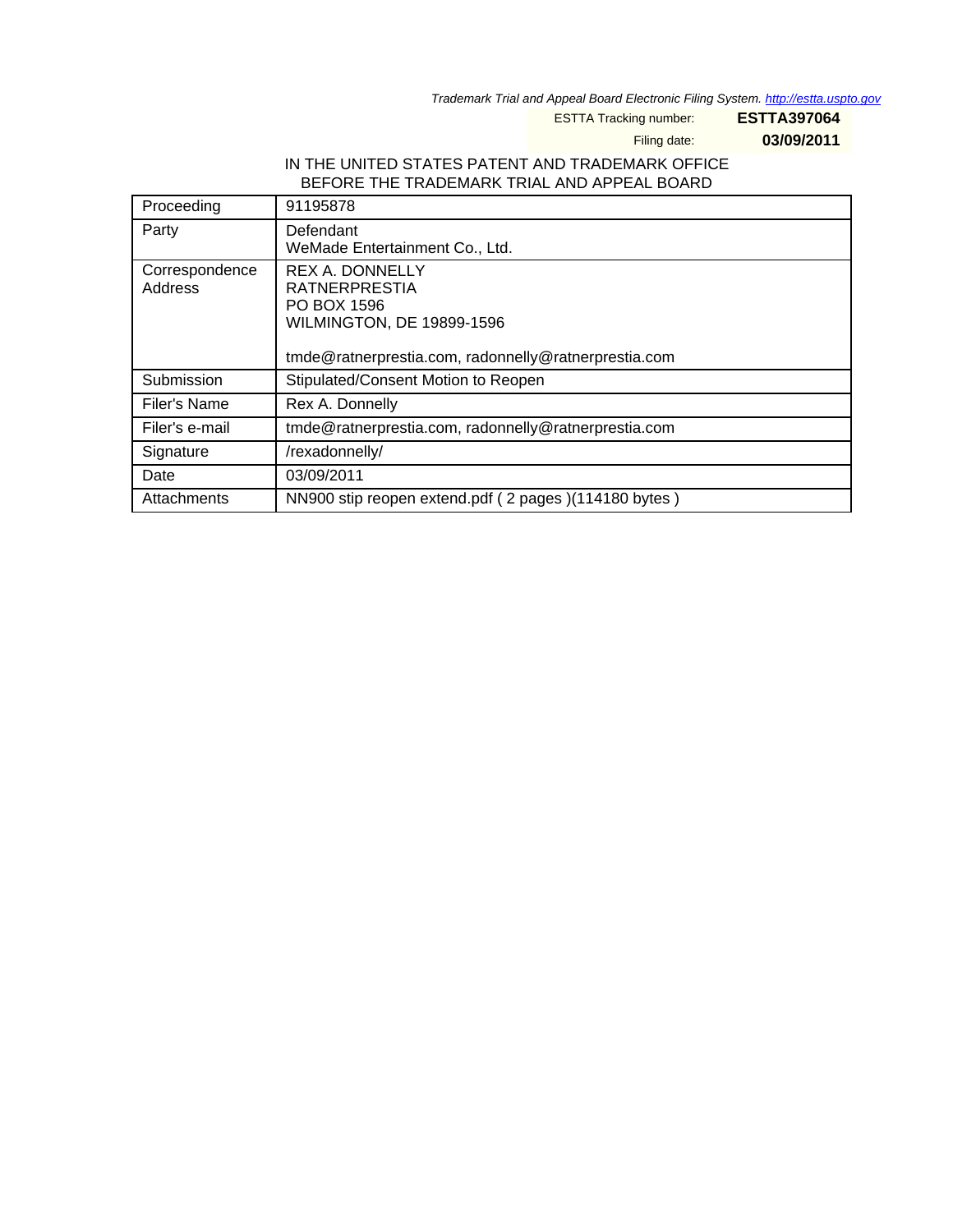## IN THE UNITED STATES PATENT AND TRADEMARK OFFICE BEFORE THE TRADEMARK TRIAL AND APPEAL BOARD

| Proceeding:            | 91195878                       |
|------------------------|--------------------------------|
| Applicant / Defendant: | WeMade Entertainment Co., Ltd. |
| Opposer / Plaintiff:   | MIR3, Inc.                     |

## Consented Motion to Reopen and Extend Time for Answer

The Defendant's Time to Answer was set to close on 03/08/2011. WeMade Entertainment Co., Ltd. requests that such time period be reopened and extended for 30 days, or until 04/07/2011, and that all subsequent dates be reset accordingly.

| Time to Answer                          | 4/7/2011   |
|-----------------------------------------|------------|
| Deadline for Discovery Conference       | 5/7/2011   |
| Discovery Opens                         | 5/7/2011   |
| Initial Disclosures Due                 | 6/6/2011   |
| Expert Disclosure Due                   | 10/4/2011  |
| Discovery Closes                        | 11/3/2011  |
| <b>Plaintiff's Pretrial Disclosures</b> | 12/18/2011 |
| Plaintiff's 30-day Trial Period Ends    | 2/1/2012   |
| Defendant's Pretrial Disclosures        | 2/16/2012  |
| Defendant's 30-day Trial Period Ends    | 4/1/2012   |
| Plaintiff's Rebuttal Disclosures        | 4/16/2012  |
| Plaintiff's 15-day Rebuttal Period Ends | 5/16/2012  |

The grounds for this request are as follows: Parties are engaged in settlement discussions and have reached an agreement in principle. The additional time is needed for fully executed copies of the agreement to be finalized, for Applicant to make a required amendment to the identification of goods/services, and for Opposer to withdraw the opposition. Applicant's attorney was unable to secure explicit